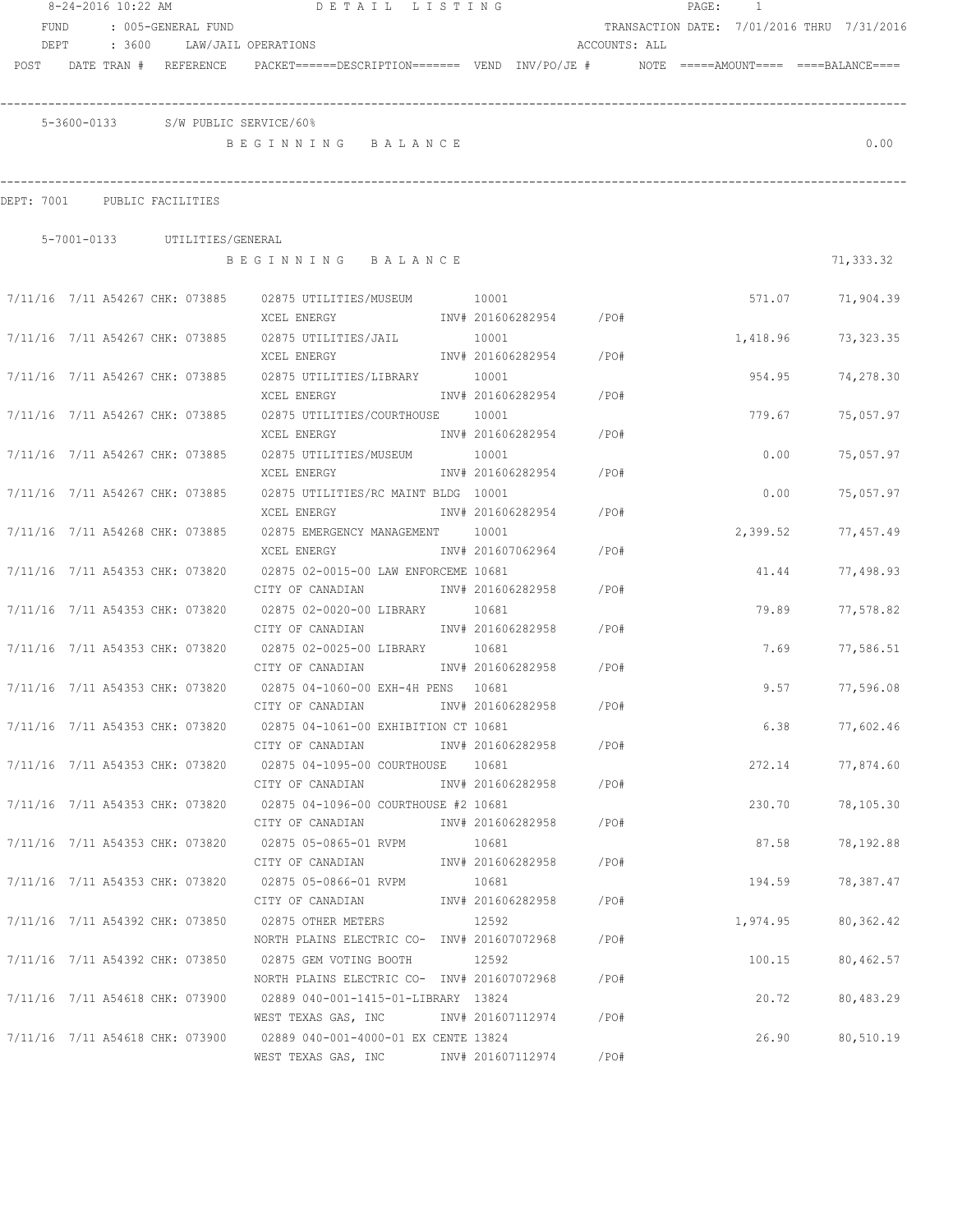| 8-24-2016 10:22 AM  |      | DETAIL LISTING             |                                                                                             |     | 2<br>PAGE: |                        |                                                      |                                            |           |
|---------------------|------|----------------------------|---------------------------------------------------------------------------------------------|-----|------------|------------------------|------------------------------------------------------|--------------------------------------------|-----------|
|                     | FUND | : 005-GENERAL FUND         |                                                                                             |     |            |                        |                                                      | TRANSACTION DATE: 7/01/2016 THRU 7/31/2016 |           |
|                     | DEPT | : 7001 PUBLIC FACILITIES   |                                                                                             |     |            |                        | ACCOUNTS: ALL                                        |                                            |           |
|                     |      | POST DATE TRAN # REFERENCE | PACKET======DESCRIPTION======= VEND INV/PO/JE #     NOTE =====AMOUNT==== ====BALANCE====    |     |            |                        |                                                      |                                            |           |
|                     |      |                            |                                                                                             |     |            |                        |                                                      |                                            |           |
|                     |      |                            | 7/11/16 7/11 A54618 CHK: 073900 02889 040-001-5735-02-MUSEUM 13824                          |     |            |                        |                                                      | 20.72 80,530.91                            |           |
|                     |      |                            | WEST TEXAS GAS, INC       INV# 201607112974     /PO#                                        |     |            |                        |                                                      |                                            |           |
|                     |      |                            | 7/11/16 7/11 A54618 CHK: 073900 02889 040-001-5815-01-BALLPARK 13824<br>WEST TEXAS GAS, INC |     |            | INV# 201607112974 /PO# |                                                      | 32.61 80,563.52                            |           |
|                     |      |                            |                                                                                             |     |            |                        |                                                      |                                            |           |
|                     |      |                            | 7/11/16 7/11 A54618 CHK: 073900 02889 040-001-5810-01-PAVILION 13824                        |     |            | INV# 201607112974 /PO# |                                                      | 22.62                                      | 80,586.14 |
|                     |      |                            | WEST TEXAS GAS, INC                                                                         |     |            |                        |                                                      |                                            |           |
|                     |      |                            | 7/11/16 7/11 A54618 CHK: 073900 02889 040-001-1405-01 COURTHOU 13824<br>WEST TEXAS GAS, INC |     |            | INV# 201607112974 /PO# |                                                      | 31.18                                      | 80,617.32 |
|                     |      |                            | 7/11/16 7/11 A54618 CHK: 073900 02889 040-013-0045-00 CFD MAIN 13824                        |     |            |                        |                                                      | 24.04                                      |           |
|                     |      |                            | WEST TEXAS GAS, INC 1NV# 201607112974 / PO#                                                 |     |            |                        |                                                      |                                            | 80,641.36 |
|                     |      |                            |                                                                                             |     |            |                        |                                                      |                                            |           |
|                     |      |                            |                                                                                             |     |            |                        | 0.00                                                 | 9,308.04                                   |           |
|                     |      |                            | ============= ACCOUNT TOTAL DB: 9,308.04 CR:                                                |     |            |                        | 0.00                                                 |                                            |           |
| DEPT: 7016 CEMETERY |      |                            |                                                                                             |     |            |                        |                                                      |                                            |           |
|                     |      |                            |                                                                                             |     |            |                        |                                                      |                                            |           |
|                     |      | 5-7016-0133 UTILITIES      |                                                                                             |     |            |                        |                                                      |                                            |           |
|                     |      |                            | BEGINNING BALANCE                                                                           |     |            |                        |                                                      |                                            | 103.54    |
|                     |      |                            |                                                                                             |     |            |                        |                                                      |                                            |           |
|                     |      |                            | 7/11/16 7/11 A54267 CHK: 073885 02875 UTILITIES/CEMETERY 10001                              |     |            |                        |                                                      | 12.70                                      | 116.24    |
|                     |      |                            | XCEL ENERGY                                                                                 |     |            | INV# 201606282954 /PO# |                                                      |                                            |           |
|                     |      |                            |                                                                                             |     |            |                        | 0.00                                                 | 12.70                                      |           |
|                     |      |                            | $\texttt{-----}$ ============ ACCOUNT TOTAL DB: $12.70$ CR:                                 |     |            |                        | 0.00                                                 |                                            |           |
|                     |      |                            | 000 ERRORS IN THIS REPORT! *-*-*-*-*-*-*-*-*-*-*-*-*-*-                                     |     |            |                        |                                                      |                                            |           |
|                     |      |                            |                                                                                             |     |            |                        | ** REPORT TOTALS ** --- DEBITS --- -- -- CREDITS --- |                                            |           |
|                     |      |                            | BEGINNING BALANCES:                                                                         |     |            | 71,436.86              | 0.00                                                 |                                            |           |
|                     |      |                            | REPORTED ACTIVITY:                                                                          |     |            | 9,320.74               | 0.00                                                 |                                            |           |
|                     |      |                            | ENDING BALANCES:                                                                            |     |            | 80,757.60              | 0.00                                                 |                                            |           |
|                     |      |                            | TOTAL FUND ENDING BALANCE: 80,757.60                                                        |     |            |                        |                                                      |                                            |           |
| FUND: 010-AIRPORT   |      |                            |                                                                                             |     |            |                        |                                                      |                                            |           |
|                     |      |                            |                                                                                             |     |            |                        |                                                      |                                            |           |
| DEPT: 7010 AIRPORT  |      |                            |                                                                                             |     |            |                        |                                                      |                                            |           |
|                     |      | 5-7010-0133 UTILITIES      |                                                                                             |     |            |                        |                                                      |                                            |           |
|                     |      |                            | BEGINNING BALANCE                                                                           |     |            |                        |                                                      |                                            | 5,654.80  |
|                     |      |                            |                                                                                             |     |            |                        |                                                      | 213.38                                     |           |
|                     |      |                            | 7/11/16 7/11 A54255 CHK: 001046 02876 AIRPORT PHONE 10220<br>AT&T                           |     |            | INV# 201607062963 /PO# |                                                      |                                            | 5,868.18  |
|                     |      |                            |                                                                                             |     |            |                        |                                                      |                                            |           |
|                     |      |                            | 7/11/16 7/11 A54257 CHK: 001049 02876 04-1056-00 AIRPORT APT 10681<br>CITY OF CANADIAN      |     |            | INV# 201606282959 /PO# |                                                      | 3.19                                       | 5,871.37  |
|                     |      |                            | 7/11/16 7/11 A54257 CHK: 001049 02876 04-1058-00 PILOTS LOUNGE 10681                        |     |            |                        |                                                      | 47.85                                      | 5,919.22  |
|                     |      |                            | CITY OF CANADIAN                                                                            |     |            | INV# 201606282959 /PO# |                                                      |                                            |           |
|                     |      |                            | 7/11/16 7/11 A54258 CHK: 001051 02876 UTILITIES                                             |     | 12592      |                        |                                                      | 445.71                                     | 6,364.93  |
|                     |      |                            | NORTH PLAINS ELECTRIC CO- INV# 201607072970 / PO#                                           |     |            |                        |                                                      |                                            |           |
|                     |      |                            |                                                                                             |     |            |                        | 0.00                                                 | 710.13                                     |           |
|                     |      |                            |                                                                                             |     |            |                        |                                                      |                                            |           |
|                     |      |                            |                                                                                             | DB: | 710.13 CR: |                        | 0.00                                                 |                                            |           |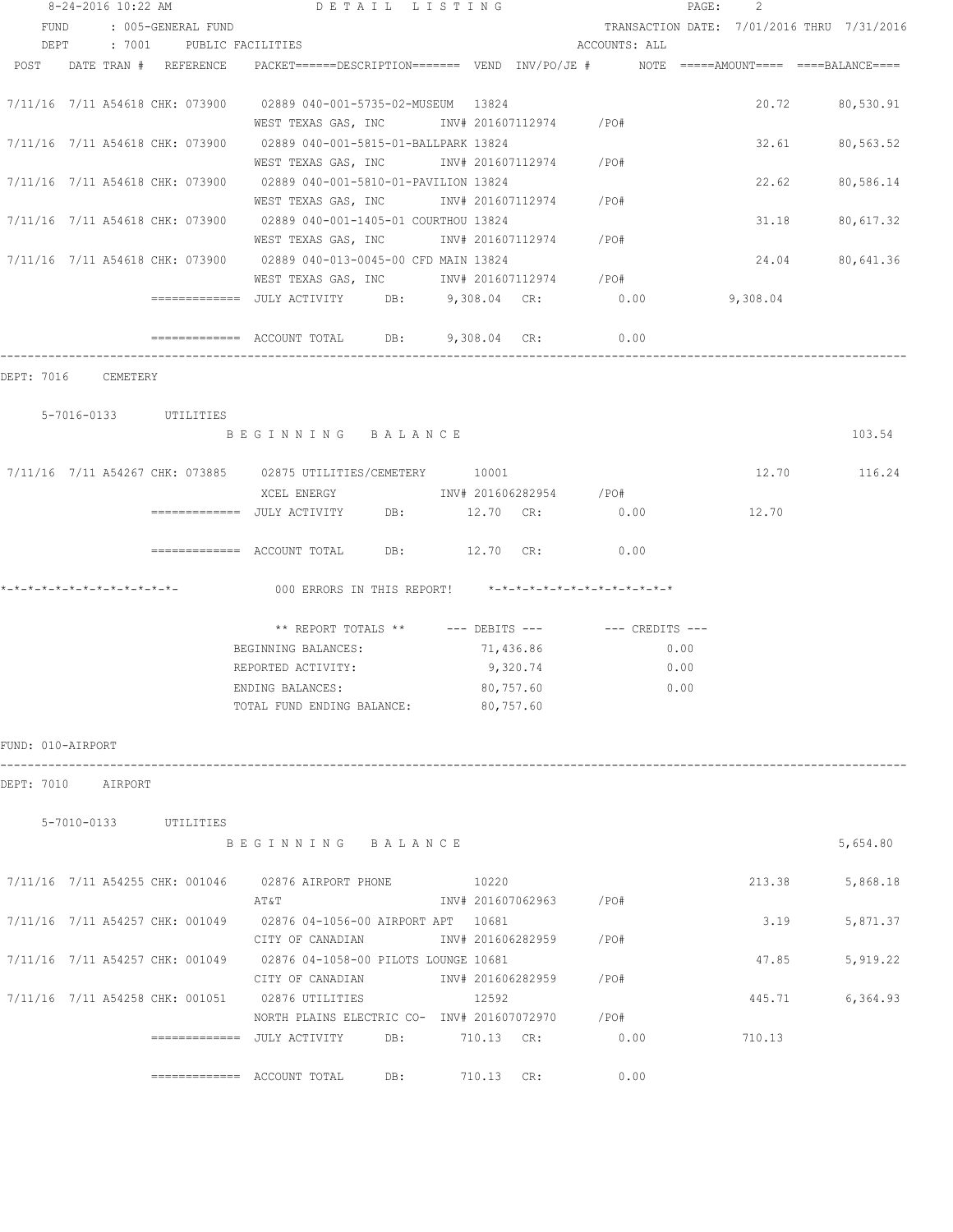| 8-24-2016 10:22 AM             |      |  | DETAIL LISTING                 |                                                                                                                 | PAGE:<br>3                                           |               |        |                                            |
|--------------------------------|------|--|--------------------------------|-----------------------------------------------------------------------------------------------------------------|------------------------------------------------------|---------------|--------|--------------------------------------------|
|                                | FUND |  | $: 010 - AIRPORT$              |                                                                                                                 |                                                      |               |        | TRANSACTION DATE: 7/01/2016 THRU 7/31/2016 |
|                                |      |  | DEPT : 7010 AIRPORT            |                                                                                                                 |                                                      | ACCOUNTS: ALL |        |                                            |
|                                |      |  |                                | POST DATE TRAN # REFERENCE PACKET======DESCRIPTION======= VEND INV/PO/JE # NOTE =====AMOUNT==== ====BALANCE==== |                                                      |               |        |                                            |
|                                |      |  |                                |                                                                                                                 |                                                      |               |        |                                            |
| *_*_*_*_*_*_*_*_*_*_*_*_*_*_*_ |      |  |                                | 000 ERRORS IN THIS REPORT! *-*-*-*-*-*-*-*-*-*-*-*-*-*-                                                         |                                                      |               |        |                                            |
|                                |      |  |                                |                                                                                                                 | ** REPORT TOTALS ** --- DEBITS --- -- -- CREDITS --- |               |        |                                            |
|                                |      |  |                                | BEGINNING BALANCES:                                                                                             | 5,654.80                                             | 0.00          |        |                                            |
|                                |      |  |                                | REPORTED ACTIVITY:                                                                                              | 710.13                                               | 0.00          |        |                                            |
|                                |      |  |                                | ENDING BALANCES:                                                                                                | 6,364.93                                             | 0.00          |        |                                            |
|                                |      |  |                                | TOTAL FUND ENDING BALANCE: 6,364.93                                                                             |                                                      |               |        |                                            |
|                                |      |  | FUND: 011-ROAD & BRIDGE PCT 1  |                                                                                                                 |                                                      |               |        |                                            |
|                                |      |  | DEPT: 4011 ROAD & BRIDGE 1     |                                                                                                                 |                                                      |               |        |                                            |
|                                |      |  | 5-4011-0133 UTILITIES/PCT 1    |                                                                                                                 |                                                      |               |        |                                            |
|                                |      |  |                                | BEGINNING BALANCE                                                                                               |                                                      |               |        | 1,910.59                                   |
|                                |      |  |                                | 7/11/16 7/11 A54392 CHK: 073850 02875 PCT 1                                                                     | 12592                                                |               |        | 113.89 2,024.48                            |
|                                |      |  |                                | NORTH PLAINS ELECTRIC CO- INV# 201607072968 /PO#                                                                |                                                      |               |        |                                            |
|                                |      |  |                                | 7/11/16 7/11 A54618 CHK: 073900 02889 040-001-3995-01-PCT 1 BA 13824                                            |                                                      |               |        | 30.70<br>2,055.18                          |
|                                |      |  |                                | WEST TEXAS GAS, INC     INV# 201607112974   /PO#                                                                |                                                      |               |        |                                            |
|                                |      |  |                                |                                                                                                                 |                                                      |               | 144.59 |                                            |
|                                |      |  |                                | $\overline{\phantom{z}}$ ============ ACCOUNT TOTAL DB: 144.59 CR:                                              |                                                      | 0.00          |        |                                            |
|                                |      |  | *_*_*_*_*_*_*_*_*_*_*_*_*_*_*_ | 000 ERRORS IN THIS REPORT! *-*-*-*-*-*-*-*-*-*-*-*-*-*-                                                         |                                                      |               |        |                                            |
|                                |      |  |                                |                                                                                                                 | ** REPORT TOTALS ** --- DEBITS --- -- -- CREDITS --- |               |        |                                            |
|                                |      |  |                                | BEGINNING BALANCES:                                                                                             | 1,910.59                                             | 0.00          |        |                                            |
|                                |      |  |                                | REPORTED ACTIVITY:                                                                                              | 144.59                                               | 0.00          |        |                                            |
|                                |      |  |                                | ENDING BALANCES:                                                                                                | 2,055.18                                             | 0.00          |        |                                            |
|                                |      |  |                                | TOTAL FUND ENDING BALANCE:                                                                                      | 2,055.18                                             |               |        |                                            |
|                                |      |  | FUND: 012-ROAD & BRIDGE PCT 2  |                                                                                                                 |                                                      |               |        |                                            |
| DEPT: 4012                     |      |  | ROAD & BRIDGE 2                |                                                                                                                 |                                                      |               |        |                                            |
|                                |      |  | 5-4012-0133 UTILITIES/PCT 2    |                                                                                                                 |                                                      |               |        |                                            |
|                                |      |  |                                | BEGINNING BALANCE                                                                                               |                                                      |               |        | 1,153.20                                   |
|                                |      |  |                                | 7/11/16 7/11 A54392 CHK: 073850 02875 PCT 2                                                                     | 12592                                                |               |        | 84.87<br>1,238.07                          |
|                                |      |  |                                | NORTH PLAINS ELECTRIC CO- INV# 201607072968 / PO#                                                               |                                                      |               |        |                                            |
|                                |      |  |                                | 7/28/16 7/28 A54705 CHK: 073945 02920 WINDSTREAM                                                                | 13882                                                |               |        | 78.76 1,316.83                             |
|                                |      |  |                                | WINDSTREAM 1NV# 201607282998 /PO#                                                                               |                                                      |               |        |                                            |
|                                |      |  |                                | ============= JULY ACTIVITY DB: 163.63 CR: 0.00                                                                 |                                                      |               | 163.63 |                                            |
|                                |      |  |                                | $\text{---}\text{---}\text{---}\text{---}$ ACCOUNT TOTAL DB: $163.63$ CR:                                       |                                                      | 0.00          |        |                                            |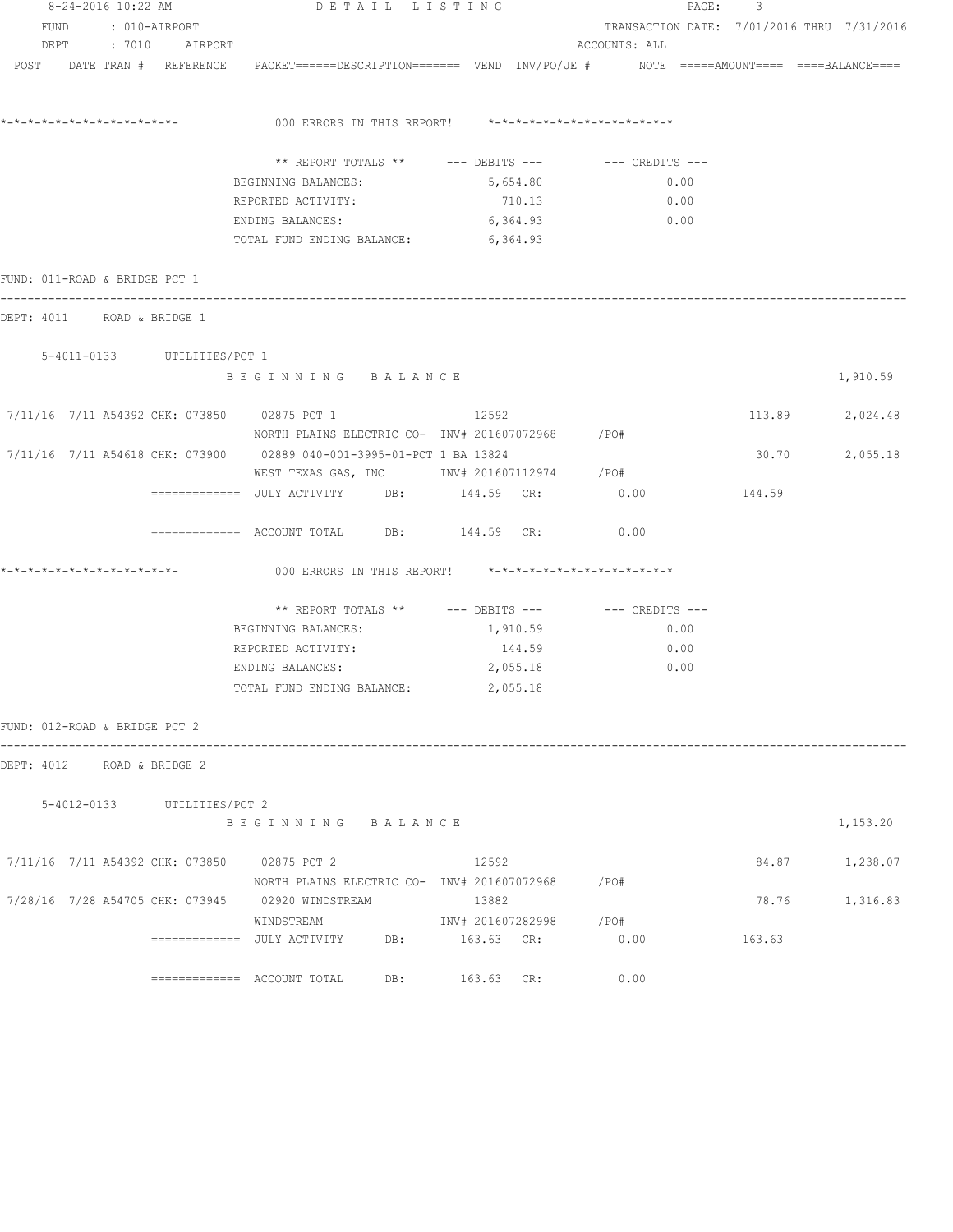| 8-24-2016 10:22 AM                          |                                      | DETAIL LISTING                                                                                                  |                                                         | PAGE: 4                                    |        |                 |
|---------------------------------------------|--------------------------------------|-----------------------------------------------------------------------------------------------------------------|---------------------------------------------------------|--------------------------------------------|--------|-----------------|
|                                             | FUND: 012-ROAD & BRIDGE PCT 2        |                                                                                                                 |                                                         | TRANSACTION DATE: 7/01/2016 THRU 7/31/2016 |        |                 |
|                                             | DEPT : 4012 ROAD & BRIDGE 2          |                                                                                                                 |                                                         | ACCOUNTS: ALL                              |        |                 |
|                                             |                                      | POST DATE TRAN # REFERENCE PACKET======DESCRIPTION======= VEND INV/PO/JE # NOTE =====AMOUNT==== ====BALANCE==== |                                                         |                                            |        |                 |
|                                             |                                      |                                                                                                                 | 000 ERRORS IN THIS REPORT! *-*-*-*-*-*-*-*-*-*-*-*-*-*- |                                            |        |                 |
|                                             |                                      |                                                                                                                 |                                                         |                                            |        |                 |
|                                             |                                      |                                                                                                                 | ** REPORT TOTALS ** $---$ DEBITS --- $---$ CREDITS ---  |                                            |        |                 |
|                                             |                                      | BEGINNING BALANCES:                                                                                             | 1,153.20                                                | 0.00                                       |        |                 |
|                                             |                                      | REPORTED ACTIVITY:                                                                                              | 163.63                                                  | 0.00                                       |        |                 |
|                                             |                                      | ENDING BALANCES:                                                                                                | 1,316.83                                                | 0.00                                       |        |                 |
|                                             |                                      | TOTAL FUND ENDING BALANCE: 1,316.83                                                                             |                                                         |                                            |        |                 |
| FUND: 013-ROAD & BRIDGE PCT 3               |                                      |                                                                                                                 |                                                         |                                            |        |                 |
| DEPT: 4013 ROAD & BRIDGE 3                  | ____________________________________ |                                                                                                                 |                                                         |                                            |        |                 |
|                                             | 5-4013-0133 UTILITIES/PCT 3          |                                                                                                                 |                                                         |                                            |        |                 |
|                                             |                                      | BEGINNING BALANCE                                                                                               |                                                         |                                            |        | 1,864.38        |
| 7/11/16 7/11 A54392 CHK: 073850 02875 PCT 3 |                                      |                                                                                                                 | 12592                                                   |                                            |        | 132.60 1,996.98 |
|                                             |                                      | NORTH PLAINS ELECTRIC CO- INV# 201607072968 /PO#                                                                |                                                         |                                            |        |                 |
|                                             |                                      | =============    JULY  ACTIVITY         DB:              132.60     CR:                    0.00                 |                                                         |                                            | 132.60 |                 |
|                                             |                                      | ============ ACCOUNT TOTAL DB: 132.60 CR: 0.00                                                                  |                                                         |                                            |        |                 |
|                                             |                                      |                                                                                                                 | 000 ERRORS IN THIS REPORT! *-*-*-*-*-*-*-*-*-*-*-*-*-*- |                                            |        |                 |
|                                             |                                      |                                                                                                                 | ** REPORT TOTALS ** --- DEBITS --- -- -- CREDITS ---    |                                            |        |                 |
|                                             |                                      | BEGINNING BALANCES:                                                                                             | 1,864.38                                                | 0.00                                       |        |                 |
|                                             |                                      | REPORTED ACTIVITY:                                                                                              | 132.60                                                  | 0.00                                       |        |                 |
|                                             |                                      | ENDING BALANCES:                                                                                                | 1,996.98                                                | 0.00                                       |        |                 |
|                                             |                                      | TOTAL FUND ENDING BALANCE: 1,996.98                                                                             |                                                         |                                            |        |                 |
| FUND: 014-ROAD & BRIDGE PCT 4               |                                      |                                                                                                                 |                                                         |                                            |        |                 |
| DEPT: 4014 ROAD & BRIDGE 4                  |                                      |                                                                                                                 |                                                         |                                            |        |                 |
|                                             | 5-4014-0133 UTILITIES/PCT 4          |                                                                                                                 |                                                         |                                            |        |                 |
|                                             |                                      | BEGINNING BALANCE                                                                                               |                                                         |                                            |        | 2,856.98        |
| 7/11/16 7/11 A54392 CHK: 073850 02875 PCT 4 |                                      |                                                                                                                 | 12592                                                   |                                            | 251.59 | 3,108.57        |
|                                             |                                      |                                                                                                                 | NORTH PLAINS ELECTRIC CO- INV# 201607072968 /PO#        |                                            |        |                 |
|                                             |                                      |                                                                                                                 |                                                         | 0.00                                       | 251.59 |                 |
|                                             |                                      |                                                                                                                 | 251.59 CR:                                              | 0.00                                       |        |                 |